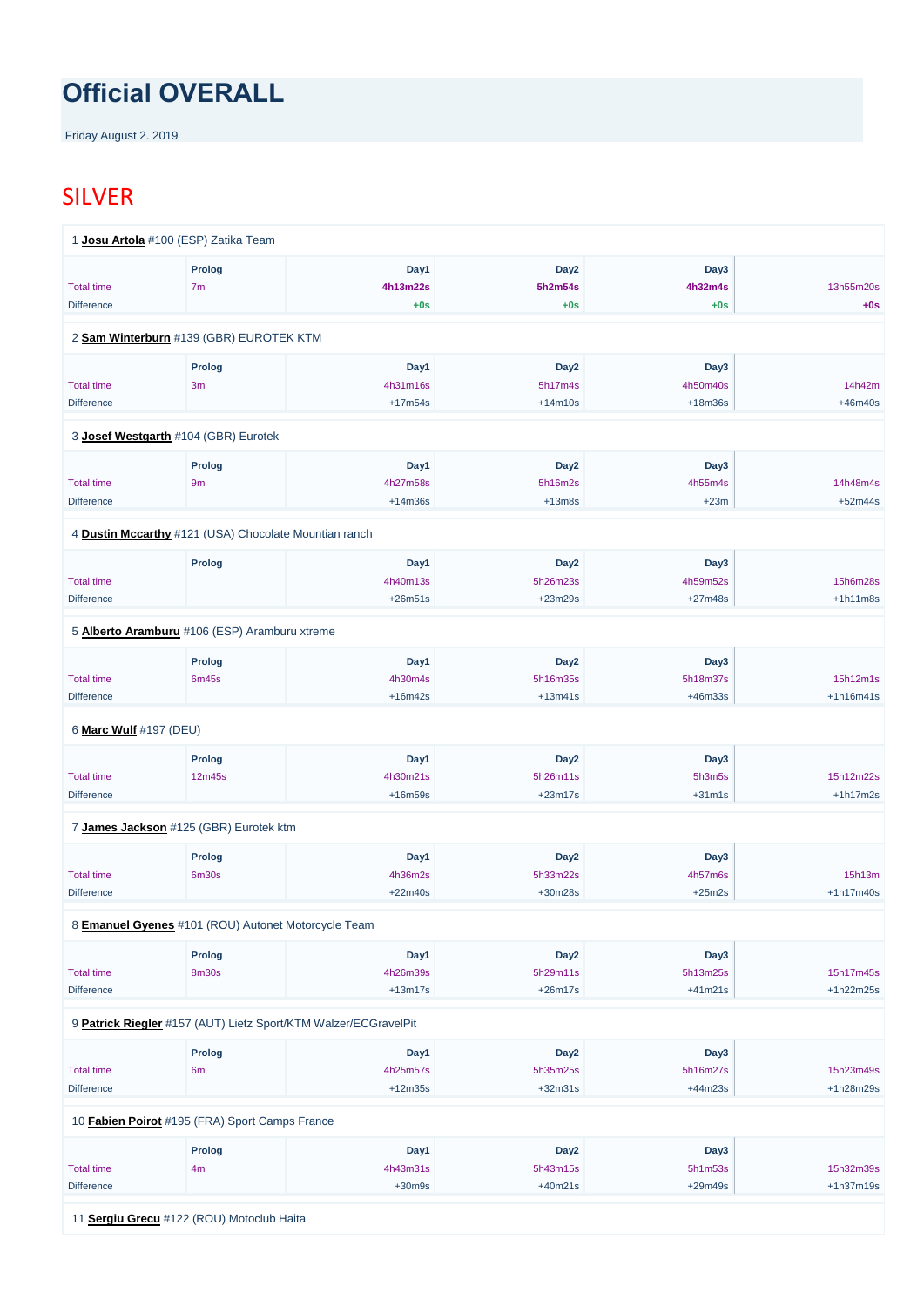|                                                           | <b>Prolog</b>   | Day1                                                          | Day <sub>2</sub> | Day3       |             |
|-----------------------------------------------------------|-----------------|---------------------------------------------------------------|------------------|------------|-------------|
| <b>Total time</b>                                         | <b>7m30s</b>    | 4h35m57s                                                      | 5h29m21s         | 5h27m36s   | 15h40m24s   |
| <b>Difference</b>                                         |                 | $+22m35s$                                                     | $+26m27s$        | $+55m32s$  | $+1h45m4s$  |
| 12 Charles Feyrit #107 (FRA) Team TT Beaujolais/ LMSENS   |                 |                                                               |                  |            |             |
|                                                           | <b>Prolog</b>   | Day1                                                          | Day <sub>2</sub> | Day3       |             |
| <b>Total time</b>                                         | 30 <sub>m</sub> | 4h43m30s                                                      | 5h38m45s         | 4h53m56s   | 15h46m11s   |
| <b>Difference</b>                                         |                 | $+30m8s$                                                      | $+35m51s$        | $+21m52s$  | $+1h50m51s$ |
|                                                           |                 |                                                               |                  |            |             |
|                                                           |                 | 13 Tomasz Gagat #159 (POL) BKM BIELSKO / Diverse Extreme Team |                  |            |             |
|                                                           | <b>Prolog</b>   | Day1                                                          | Day <sub>2</sub> | Day3       |             |
| <b>Total time</b>                                         | 8m15s           | 4h51m7s                                                       | 5h39m1s          | 5h13m49s   | 15h52m12s   |
| <b>Difference</b>                                         |                 | $+37m45s$                                                     | $+36m7s$         | $+41m45s$  | +1h56m52s   |
| 14 Cristian Harpa #103 (ROU) Motoclub Haita               |                 |                                                               |                  |            |             |
|                                                           | <b>Prolog</b>   | Day1                                                          | Day <sub>2</sub> | Day3       |             |
| <b>Total time</b>                                         | <b>7m15s</b>    | 4h47m43s                                                      | 5h37m52s         | 5h24m40s   | 15h57m30s   |
| <b>Difference</b>                                         |                 | $+34m21s$                                                     | $+34m58s$        | $+52m36s$  | $+2h2m10s$  |
|                                                           |                 |                                                               |                  |            |             |
| 15 Marco Pfeifer #189 (DEU) KTM Alskom / Enduro Fleischer |                 |                                                               |                  |            |             |
|                                                           | <b>Prolog</b>   | Day1                                                          | Day <sub>2</sub> | Day3       |             |
| <b>Total time</b>                                         | 10m30s          | 4h59m51s                                                      | 5h39m15s         | 5h13m48s   | 16h3m24s    |
| <b>Difference</b>                                         |                 | +46m29s                                                       | $+36m21s$        | $+41m44s$  | $+2h8m4s$   |
| 16 Joshua Staley #202 (USA)                               |                 |                                                               |                  |            |             |
|                                                           | <b>Prolog</b>   | Day1                                                          | Day <sub>2</sub> | Day3       |             |
| <b>Total time</b>                                         | 5 <sub>m</sub>  | 4h38m31s                                                      | 5h47m11s         | 5h37m1s    | 16h7m43s    |
| <b>Difference</b>                                         |                 | $+25m9s$                                                      | $+44m17s$        | $+1h4m57s$ | +2h12m23s   |
| 17 Shane Moss #164 (AUS) Untamed Enduro Romania           |                 |                                                               |                  |            |             |
|                                                           | <b>Prolog</b>   | Day1                                                          | Day <sub>2</sub> | Day3       |             |
| <b>Total time</b>                                         | 15 <sub>m</sub> | 4h47m7s                                                       | 5h50m44s         | 5h15m43s   | 16h8m34s    |
| <b>Difference</b>                                         |                 | $+33m45s$                                                     | $+47m50s$        | +43m39s    | $+2h13m14s$ |
| 18 Tyler Kinkade #201 (USA) Tyler Kinkade                 |                 |                                                               |                  |            |             |
|                                                           |                 |                                                               |                  |            |             |
|                                                           | <b>Prolog</b>   | Day1                                                          | Day <sub>2</sub> | Day3       |             |
| <b>Total time</b>                                         | 9m30s           | 5h1m1s                                                        | 5h54m14s         | 5h8m56s    | 16h13m41s   |
| <b>Difference</b>                                         |                 | +47m39s                                                       | $+51m20s$        | $+36m52s$  | +2h18m21s   |
|                                                           |                 | 19 Mario Riegler #154 (AUT) LietzSport/KTMZauner/EcGravelPit  |                  |            |             |
|                                                           | <b>Prolog</b>   | Day1                                                          | Day <sub>2</sub> | Day3       |             |
| <b>Total time</b>                                         | 9m45s           | 4h35m45s                                                      | 5h54m26s         | 5h39m23s   | 16h19m19s   |
| <b>Difference</b>                                         |                 | $+22m23s$                                                     | $+51m32s$        | $+1h7m19s$ | +2h23m59s   |
| 20 Sean Clarke #136 (NZL) Team Kiwi Rider                 |                 |                                                               |                  |            |             |
|                                                           |                 |                                                               |                  |            |             |
|                                                           | <b>Prolog</b>   | Day1                                                          | Day <sub>2</sub> | Day3       |             |

| <b>Total time</b> | 15m                                              | 4h49m22s                                                           | 5h38m13s         | 5h44m35s    | 16h27m10s   |
|-------------------|--------------------------------------------------|--------------------------------------------------------------------|------------------|-------------|-------------|
| <b>Difference</b> |                                                  | $+36m$                                                             | $+35m19s$        | $+1h12m31s$ | $+2h31m50s$ |
|                   |                                                  |                                                                    |                  |             |             |
|                   |                                                  | 21 Pascal Springmann #176 (DEU) X-Lite / Beta Offroad Team Marbach |                  |             |             |
|                   |                                                  |                                                                    |                  |             |             |
|                   | <b>Prolog</b>                                    | Day1                                                               | Day <sub>2</sub> | Day3        |             |
| <b>Total time</b> | 5 <sub>m30s</sub>                                | 4h48m12s                                                           | 5h46m50s         | 5h56m27s    | 16h36m59s   |
| <b>Difference</b> |                                                  | $+34m50s$                                                          | $+43m56s$        | $+1h24m23s$ | $+2h41m39s$ |
|                   |                                                  |                                                                    |                  |             |             |
|                   | 22 Florian Kirchmayer #116 (AUT) 907 racing Team |                                                                    |                  |             |             |
|                   |                                                  |                                                                    |                  |             |             |
|                   | Prolog                                           | Day1                                                               | Day <sub>2</sub> | Day3        |             |
| <b>Total time</b> | 9m15s                                            | 4h50m55s                                                           | 5h58m49s         | 5h48m45s    | 16h47m44s   |
| <b>Difference</b> |                                                  | $+37m33s$                                                          | $+55m55s$        | $+1h16m41s$ | $+2h52m24s$ |
|                   |                                                  |                                                                    |                  |             |             |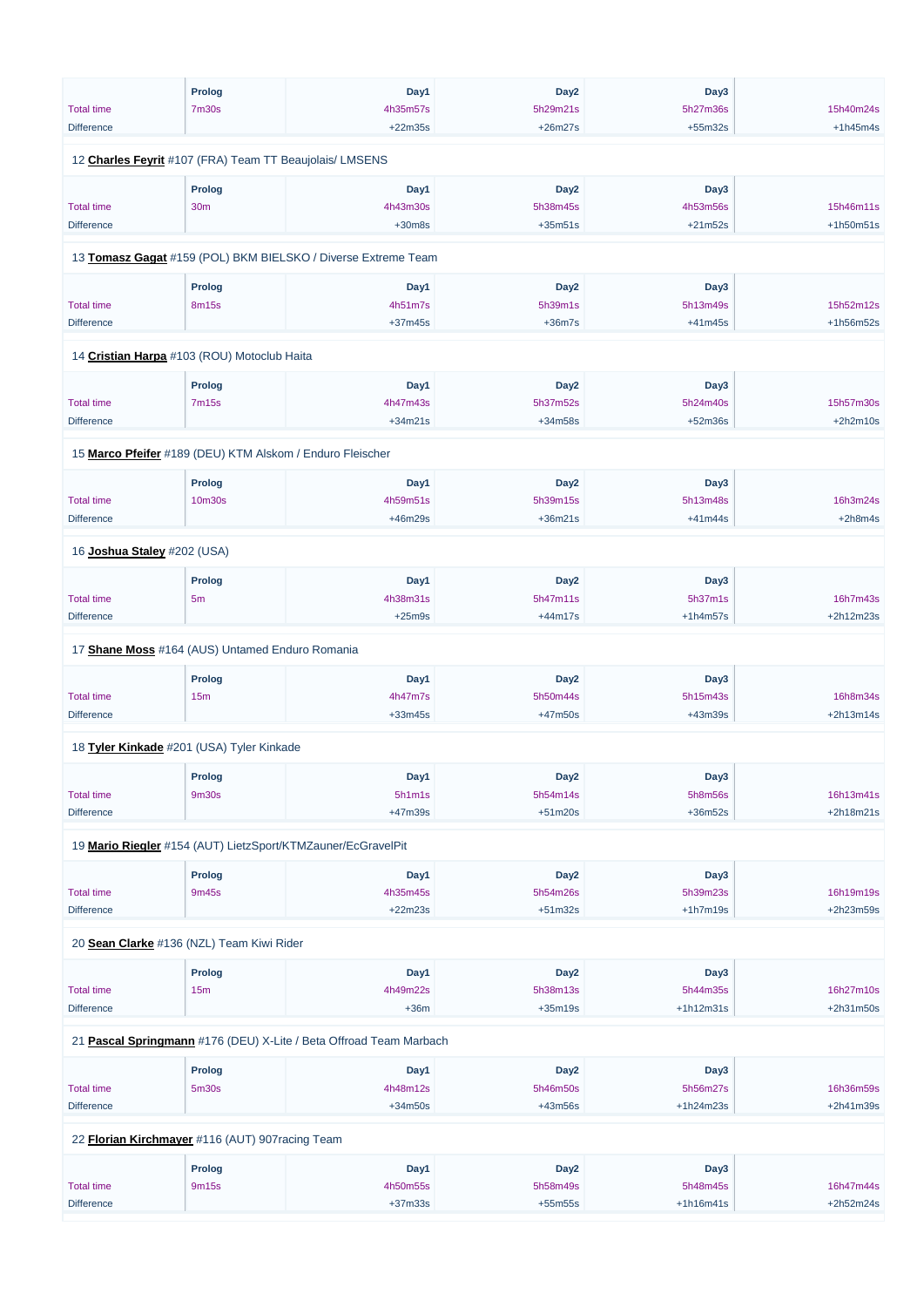|                   | 23 Adam Poole #137 (AUS) cmp racing                 |             |                  |             |            |
|-------------------|-----------------------------------------------------|-------------|------------------|-------------|------------|
|                   | <b>Prolog</b>                                       | Day1        | Day <sub>2</sub> | Day3        |            |
| <b>Total time</b> | 15m                                                 | 4h59m51s    | 6h3m53s          | 5h44m20s    | 17h3m4s    |
| <b>Difference</b> |                                                     | +46m29s     | $+1h59s$         | $+1h12m16s$ | $+3h7m44s$ |
|                   | 24 Mark Jackson #127 (GBR) Eurotek KTM              |             |                  |             |            |
|                   |                                                     |             |                  |             |            |
|                   | <b>Prolog</b>                                       | Day1        | Day <sub>2</sub> | Day3        |            |
| <b>Total time</b> | 8 <sub>m</sub>                                      | 5h17m48s    | 5h44m            | 5h54m29s    | 17h4m17s   |
| <b>Difference</b> |                                                     | $+1h4m26s$  | $+41m6s$         | +1h22m25s   | $+3h8m57s$ |
|                   | 25 Hostyánszki Tibor #135 (HUN) 1 WD                |             |                  |             |            |
|                   | <b>Prolog</b>                                       | Day1        | Day <sub>2</sub> | Day3        |            |
| <b>Total time</b> | 15m                                                 | 5h8m21s     | 5h46m26s         | 6h8s        | 17h9m55s   |
| <b>Difference</b> |                                                     | $+54m59s$   | $+43m32s$        | $+1h28m4s$  | +3h14m35s  |
|                   | 26 Ron Kadshai #170 (ISR) KTM Israel - Champfactory |             |                  |             |            |
|                   |                                                     |             |                  |             |            |
|                   | <b>Prolog</b>                                       | Day1        | Day <sub>2</sub> | Day3        |            |
| <b>Total time</b> | 15m                                                 | 5h9m5s      | 6h24m30s         | 6h5m35s     | 17h54m10s  |
| <b>Difference</b> |                                                     | $+55m43s$   | $+1h21m36s$      | +1h33m31s   | +3h58m50s  |
|                   | 27 Roberto Zanella #194 (ITA) Nsm Racing Team       |             |                  |             |            |
|                   | <b>Prolog</b>                                       | Day1        | Day <sub>2</sub> | Day3        |            |
| <b>Total time</b> | 15m                                                 | 5h19m13s    | 6h24m19s         | 6h6m34s     | 18h5m6s    |
| <b>Difference</b> |                                                     | $+1h5m51s$  | $+1h21m25s$      | +1h34m30s   | $+4h9m46s$ |
|                   | 28 Timo Bergmann #196 (DEU) GO RACING               |             |                  |             |            |
|                   |                                                     |             |                  |             |            |
|                   | <b>Prolog</b>                                       | Day1        | Day <sub>2</sub> | Day3        |            |
| <b>Total time</b> | 15m                                                 | 5h14m44s    | 6h16m52s         | 6h22m49s    | 18h9m25s   |
| <b>Difference</b> |                                                     | $+1h1m22s$  | +1h13m58s        | +1h50m45s   | $+4h14m5s$ |
|                   | 29 Giorgi Gakheladze #204 (GEO) husky.ge            |             |                  |             |            |
|                   | <b>Prolog</b>                                       | Day1        | Day <sub>2</sub> | Day3        |            |
| <b>Total time</b> | 8m45s                                               | 5h31m59s    | 6h18m24s         | 6h10m49s    | 18h9m57s   |
| <b>Difference</b> |                                                     | +1h18m37s   | $+1h15m30s$      | +1h38m45s   | +4h14m37s  |
|                   | 30 Róbert Márkus #105 (HUN) Moto HP se              |             |                  |             |            |
|                   | <b>Prolog</b>                                       | Day1        | Day <sub>2</sub> | Day3        |            |
| <b>Total time</b> | 12m30s                                              | 5h18m58s    | 6h4m21s          | 6h51m31s    | 18h27m20s  |
| <b>Difference</b> |                                                     | $+1h5m36s$  | $+1h1m27s$       | +2h19m27s   | $+4h32m$   |
|                   |                                                     |             |                  |             |            |
|                   | 31 Grant Herbert #117 (NZL) Korito Farms Itd        |             |                  |             |            |
|                   | <b>Prolog</b>                                       | Day1        | Day <sub>2</sub> | Day3        |            |
| <b>Total time</b> | 15m                                                 | 5h39m32s    | 6h31m13s         | 6h12m31s    | 18h38m16s  |
| <b>Difference</b> |                                                     | $+1h26m10s$ | $+1h28m19s$      | +1h40m27s   | +4h42m56s  |
|                   |                                                     |             |                  |             |            |

32 **[Richard Heinike](https://www.redbullromaniacs.com/for-competitors/profile/?e=rbr2019&b=119)** #119 (DEU) Team Motorrad Welink

|                                                    | Prolog | Day1        | Day <sub>2</sub> | Day3        |             |  |  |  |  |
|----------------------------------------------------|--------|-------------|------------------|-------------|-------------|--|--|--|--|
| <b>Total time</b>                                  | 15m    | 5h39m15s    | 6h34m41s         | 6h33m26s    | 19h2m22s    |  |  |  |  |
| <b>Difference</b>                                  |        | $+1h25m53s$ | $+1h31m47s$      | $+2h1m22s$  | $+5h7m2s$   |  |  |  |  |
| 33 Jordan Arnaud #114 (FRA) Marlh'mot              |        |             |                  |             |             |  |  |  |  |
|                                                    | Prolog | Day1        | Day <sub>2</sub> | Day3        |             |  |  |  |  |
| <b>Total time</b>                                  | 15m    | 5h36m1s     | 6h45m49s         | 6h51m25s    | 19h28m15s   |  |  |  |  |
| <b>Difference</b>                                  |        | $+1h22m39s$ | $+1h42m55s$      | $+2h19m21s$ | $+5h32m55s$ |  |  |  |  |
| 34 Tommy Kunert #205 (DEU) Ilupi-Motorrad Waldmann |        |             |                  |             |             |  |  |  |  |
|                                                    | Prolog | Day1        | Day <sub>2</sub> | Day3        |             |  |  |  |  |
| <b>Total time</b>                                  | 15m    | 5h19m18s    | 6h47m44s         | 7h11m38s    | 19h33m40s   |  |  |  |  |
| <b>Difference</b>                                  |        | $+1h5m56s$  | $+1h44m50s$      | $+2h39m34s$ | +5h38m20s   |  |  |  |  |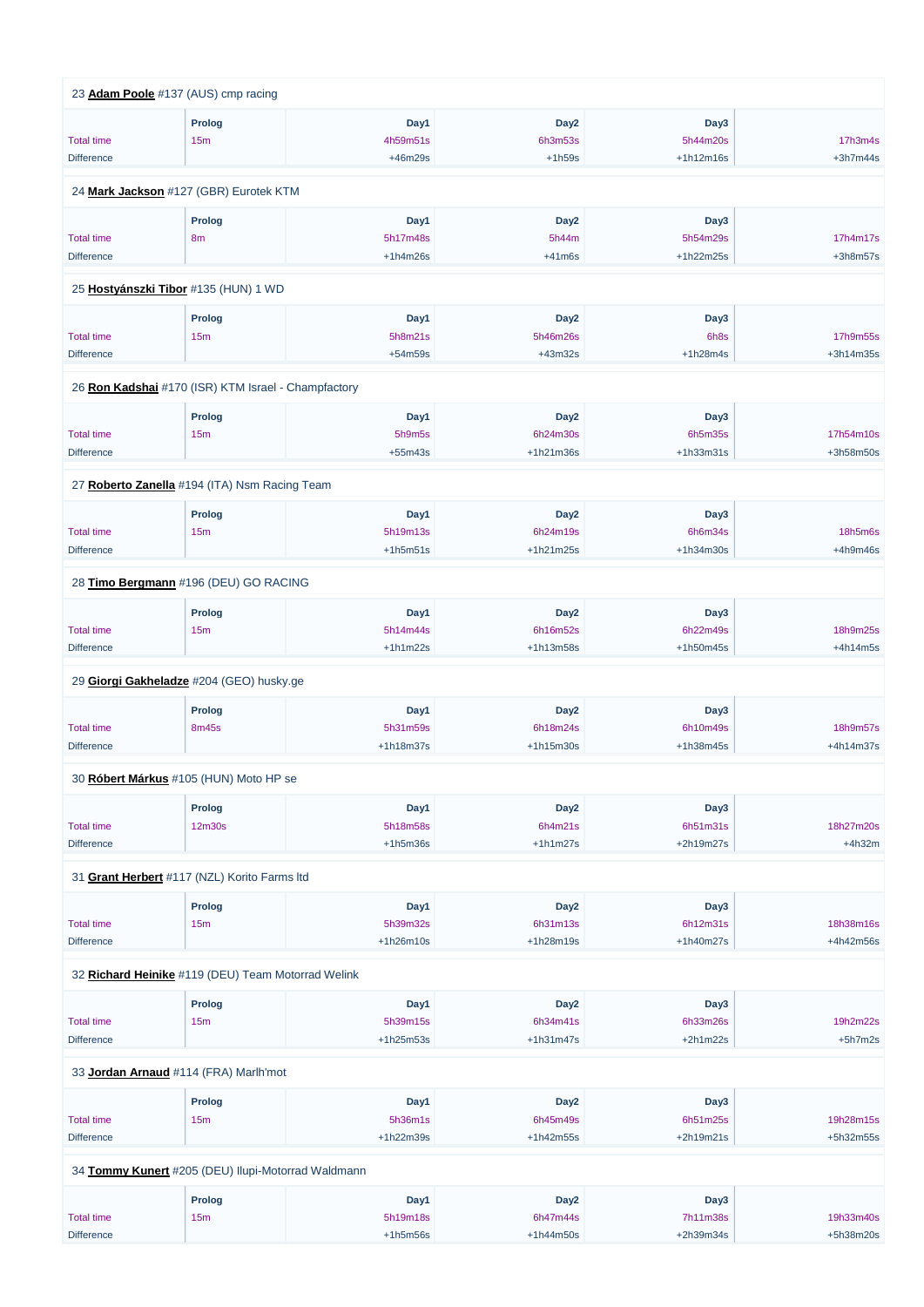|                   | 35 Vladimir VIk #177 (CZE) www.vlkdoprava.cz            |             |                  |                |            |
|-------------------|---------------------------------------------------------|-------------|------------------|----------------|------------|
|                   | <b>Prolog</b>                                           | Day1        | Day <sub>2</sub> | Day3           |            |
| <b>Total time</b> | 15m                                                     | 5h58m56s    | 6h42m3s          | <b>7h29s</b>   | 19h56m28s  |
| <b>Difference</b> |                                                         | $+1h45m34s$ | $+1h39m9s$       | +2h28m25s      | $+6h1m8s$  |
|                   |                                                         |             |                  |                |            |
|                   | 36 Romain Catoni #198 (FRA) Sport Camps France          |             |                  |                |            |
|                   | <b>Prolog</b>                                           | Day1        | Day <sub>2</sub> | Day3           |            |
| <b>Total time</b> | 12m                                                     | 5h30m50s    | 6h34m5s          | 7h50m57s       | 20h7m52s   |
| <b>Difference</b> |                                                         | $+1h17m28s$ | $+1h31m11s$      | +3h18m53s      | +6h12m32s  |
|                   |                                                         |             |                  |                |            |
|                   | 37 <b>Ionut Anghelus</b> #188 (ROU) Moto 24             |             |                  |                |            |
|                   | <b>Prolog</b>                                           | Day1        | Day <sub>2</sub> | Day3           |            |
| <b>Total time</b> | 15 <sub>m</sub>                                         | 5h35m57s    | 6h53m36s         | 7h32m47s       | 20h17m20s  |
| <b>Difference</b> |                                                         | +1h22m35s   | $+1h50m42s$      | $+3h43s$       | $+6h22m$   |
|                   | 38 Thibaud Leiser #185 (CHE) MC Jurassien               |             |                  |                |            |
|                   |                                                         |             |                  |                |            |
|                   | <b>Prolog</b>                                           | Day1        | Day <sub>2</sub> | Day3           |            |
| <b>Total time</b> | 15 <sub>m</sub>                                         | 5h32m30s    | 7h22m33s         | <b>7h8m40s</b> | 20h18m43s  |
| <b>Difference</b> |                                                         | $+1h19m8s$  | +2h19m39s        | +2h36m36s      | +6h23m23s  |
|                   | 39 Tim Gibson #109 (AUS) Donkey                         |             |                  |                |            |
|                   | <b>Prolog</b>                                           | Day1        | Day <sub>2</sub> | Day3           |            |
| <b>Total time</b> | 11m30s                                                  | 5h22m29s    | 7h25m28s         | 7h33m          | 20h32m27s  |
| <b>Difference</b> |                                                         | $+1h9m7s$   | +2h22m34s        | $+3h56s$       | $+6h37m7s$ |
|                   |                                                         |             |                  |                |            |
|                   | 40 Thomas Boder #115 (AUT) Enduro Austria Racing Team   |             |                  |                |            |
|                   | <b>Prolog</b>                                           | Day1        | Day <sub>2</sub> | Day3           |            |
| <b>Total time</b> | 11m15s                                                  | 5h32m55s    | 7h42m55s         | 7h36m58s       | 21h4m3s    |
| <b>Difference</b> |                                                         | +1h19m33s   | $+2h40m1s$       | $+3h4m54s$     | $+7h8m43s$ |
|                   | 41 Manuel Quintar #123 (ARG) Solomoto Team Argentina    |             |                  |                |            |
|                   |                                                         |             |                  |                |            |
|                   | <b>Prolog</b>                                           | Day1        | Day <sub>2</sub> | Day3           |            |
| <b>Total time</b> | 15m                                                     | 6h9m15s     | 7h32m19s         | 7h37m32s       | 21h34m6s   |
| <b>Difference</b> |                                                         | +1h55m53s   | +2h29m25s        | $+3h5m28s$     | +7h38m46s  |
|                   | 42 Jachym Milosavljevic #186 (CZE) Pizza Gatto Nero     |             |                  |                |            |
|                   |                                                         |             |                  |                |            |
|                   | <b>Prolog</b>                                           | Day1        | Day <sub>2</sub> | Day3           |            |
| <b>Total time</b> | 15m                                                     | 5h35m35s    | 6h41m27s         | 19h29m12s      | 32h1m14s   |
| <b>Difference</b> |                                                         | $+1h22m13s$ | +1h38m33s        | +14h57m8s      | +18h5m54s  |
| AB <sub>3</sub>   |                                                         |             |                  |                |            |
|                   | 43 Aleksi Vilkko #130 (FIN) Snellman Motorsport Finland |             |                  |                |            |
|                   |                                                         |             |                  |                |            |
|                   | <b>Prolog</b>                                           | Day1        | Day <sub>2</sub> | Day3           |            |
| <b>Total time</b> | 1 <sub>m</sub>                                          | 5h14m23s    | 5h35m13s         | 21h12m34s      | 32h3m10s   |

+1h1m1s

+32m19s

+16h40m30s

+18h7m50s

#### AB3

**Difference** 

### 44 **[Pavel Ouda](https://www.redbullromaniacs.com/for-competitors/profile/?e=rbr2019&b=187)** #187 (CZE) Midlandoil.cz

|                              | <b>Prolog</b>   | Day1        | Day <sub>2</sub> | Day3        |              |
|------------------------------|-----------------|-------------|------------------|-------------|--------------|
| <b>Total time</b>            | 15m             | 5h50m39s    | 6h49m9s          | 19h26m8s    | 32h20m56s    |
| <b>Difference</b>            |                 | $+1h37m17s$ | $+1h46m15s$      | $+14h54m4s$ | +18h25m36s   |
| AB <sub>3</sub>              |                 |             |                  |             |              |
|                              |                 |             |                  |             |              |
| 45 Michael Slater #203 (GBR) |                 |             |                  |             |              |
|                              | <b>Prolog</b>   | Day1        | Day <sub>2</sub> | Day3        |              |
| <b>Total time</b>            | 10 <sub>m</sub> | 5h59m14s    | 7h29m59s         | 19h40m31s   | 33h19m44s    |
| <b>Difference</b>            |                 | $+1h45m52s$ | $+2h27m5s$       | $+15h8m27s$ | $+19h24m24s$ |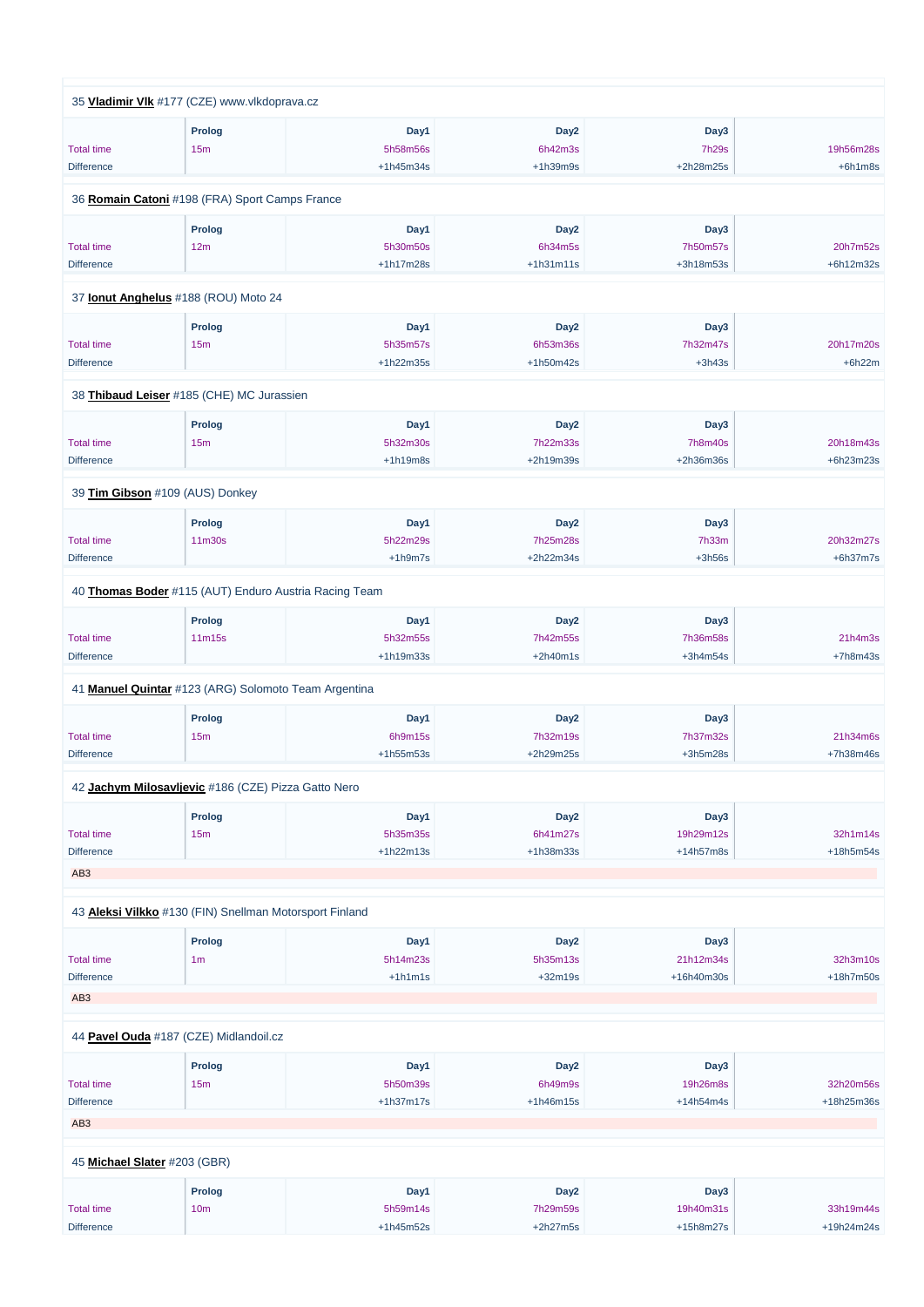| AB <sub>3</sub>                                       |                      |                                                                   |                                           |                                 |                         |
|-------------------------------------------------------|----------------------|-------------------------------------------------------------------|-------------------------------------------|---------------------------------|-------------------------|
| 46 Mitchell Gallagher #181 (NZL) New Zealand          |                      |                                                                   |                                           |                                 |                         |
| <b>Total time</b><br><b>Difference</b>                | <b>Prolog</b><br>15m | Day1<br>5h37m55s<br>$+1h24m33s$                                   | Day <sub>2</sub><br>7h19m16s<br>+2h16m22s | Day3<br>20h12m34s<br>+15h40m30s | 33h24m45s<br>+19h29m25s |
| AB <sub>3</sub>                                       |                      |                                                                   |                                           |                                 |                         |
|                                                       |                      | 47 Fernando Maldonado #112 (ESP) Barranquillo School of Champions |                                           |                                 |                         |
|                                                       |                      |                                                                   |                                           |                                 |                         |
| <b>Total time</b>                                     | <b>Prolog</b><br>15m | Day1<br>6h6m56s                                                   | Day <sub>2</sub><br>7h49m                 | Day3<br>19h33m54s               | 33h44m50s               |
| <b>Difference</b>                                     |                      | $+1h53m34s$                                                       | $+2h46m6s$                                | $+15h1m50s$                     | +19h49m30s              |
| AB <sub>3</sub>                                       |                      |                                                                   |                                           |                                 |                         |
|                                                       |                      |                                                                   |                                           |                                 |                         |
| 48 Warren Barwell #160 (ZAF) BB Cars RAD moto         |                      |                                                                   |                                           |                                 |                         |
|                                                       | <b>Prolog</b>        | Day1                                                              | Day <sub>2</sub>                          | Day3                            |                         |
| <b>Total time</b>                                     | 15m                  | 5h34m57s                                                          | 7h24m2s                                   | 20h37m26s                       | 33h51m25s               |
| <b>Difference</b>                                     |                      | $+1h21m35s$                                                       | $+2h21m8s$                                | +16h5m22s                       | +19h56m5s               |
| AB <sub>3</sub>                                       |                      |                                                                   |                                           |                                 |                         |
| 49 Patrick Zellhofer #193 (AUT) Bachner Racing        |                      |                                                                   |                                           |                                 |                         |
|                                                       | <b>Prolog</b>        | Day1                                                              | Day <sub>2</sub>                          | Day3                            |                         |
| <b>Total time</b>                                     | 10m15s               | 5h42m39s                                                          | 7h49m1s                                   | 20h10m38s                       | 33h52m33s               |
| <b>Difference</b>                                     |                      | $+1h29m17s$                                                       | $+2h46m7s$                                | +15h38m34s                      | +19h57m13s              |
| AB <sub>3</sub>                                       |                      |                                                                   |                                           |                                 |                         |
|                                                       |                      |                                                                   |                                           |                                 |                         |
| 50 Achim Bergmann #167 (ZAF) Pepson Plastic Husqvarna |                      |                                                                   |                                           |                                 |                         |
|                                                       | <b>Prolog</b>        | Day1                                                              | Day <sub>2</sub>                          | Day3                            |                         |
| <b>Total time</b>                                     | 15m                  | 5h34m28s                                                          | 7h42m15s                                  | 20h26m54s                       | 33h58m37s               |
| <b>Difference</b>                                     |                      | $+1h21m6s$                                                        | +2h39m21s                                 | +15h54m50s                      | +20h3m17s               |
| AB <sub>3</sub>                                       |                      |                                                                   |                                           |                                 |                         |
| 51 Wilco De Lange #183 (NLD) OffroadSweden            |                      |                                                                   |                                           |                                 |                         |
|                                                       | <b>Prolog</b>        | Day1                                                              | Day <sub>2</sub>                          | Day3                            |                         |
| <b>Total time</b>                                     | 15m                  | 5h41m32s                                                          | 7h57m12s                                  | 20h44m19s                       | 34h38m3s                |
| <b>Difference</b>                                     |                      | $+1h28m10s$                                                       | $+2h54m18s$                               | +16h12m15s                      | +20h42m43s              |
| AB <sub>3</sub>                                       |                      |                                                                   |                                           |                                 |                         |
|                                                       |                      |                                                                   |                                           |                                 |                         |
| 52 Malcolm Macrae #149 (NZL) Enduro Legion            |                      |                                                                   |                                           |                                 |                         |
|                                                       | <b>Prolog</b>        | Day1                                                              | Day <sub>2</sub>                          | Day3                            |                         |
| <b>Total time</b>                                     | 15m                  | 6h30m52s                                                          | 8h24m14s                                  | 19h38m40s                       | 34h48m46s               |
| <b>Difference</b>                                     |                      | $+2h17m30s$                                                       | +3h21m20s                                 | +15h6m36s                       | +20h53m26s              |
| AB <sub>3</sub>                                       |                      |                                                                   |                                           |                                 |                         |

## 53 **[Mark Kirby](https://www.redbullromaniacs.com/for-competitors/profile/?e=rbr2019&b=110)** #110 (GBR) Eurotek KTM/ K and N Surfacing

|                                                      | Prolog          | Day1        | Day <sub>2</sub> | Day3         |              |
|------------------------------------------------------|-----------------|-------------|------------------|--------------|--------------|
| <b>Total time</b>                                    | 15 <sub>m</sub> | 6h14m18s    | 8h7m36s          | 20h23m19s    | 35h13s       |
| <b>Difference</b>                                    |                 | $+2h56s$    | $+3h4m42s$       | $+15h51m15s$ | $+21h4m53s$  |
| AB <sub>3</sub>                                      |                 |             |                  |              |              |
|                                                      |                 |             |                  |              |              |
| 54 Diego Bauer #142 (GTM) Revolution Bikes Guatemala |                 |             |                  |              |              |
|                                                      | Prolog          | Day1        | Day <sub>2</sub> | Day3         |              |
| <b>Total time</b>                                    | 15 <sub>m</sub> | 6h26m2s     | 8h41m35s         | 19h47m26s    | 35h10m3s     |
| <b>Difference</b>                                    |                 | $+2h12m40s$ | $+3h38m41s$      | $+15h15m22s$ | $+21h14m43s$ |
| AB <sub>3</sub>                                      |                 |             |                  |              |              |
|                                                      |                 |             |                  |              |              |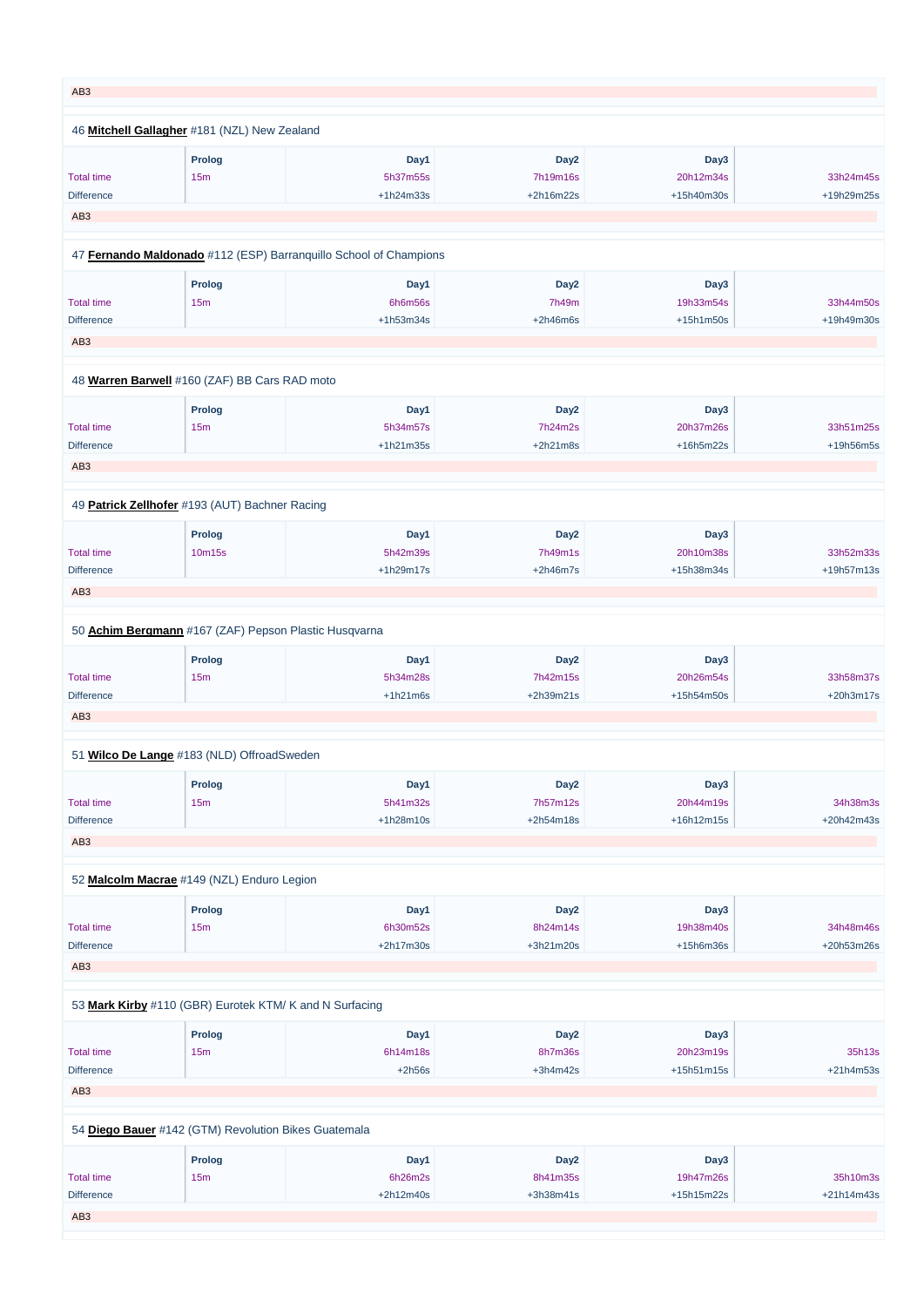|                   | 55 Giorgi Otiashvili #158 (GEO) husky.ge                          |                 |                              |                   |            |
|-------------------|-------------------------------------------------------------------|-----------------|------------------------------|-------------------|------------|
| <b>Total time</b> | <b>Prolog</b><br>15m                                              | Day1<br>7h1m41s | Day <sub>2</sub><br>8h27m20s | Day3<br>19h31m44s | 35h15m45s  |
| <b>Difference</b> |                                                                   | +2h48m19s       | +3h24m26s                    | +14h59m40s        | +21h20m25s |
| AB <sub>3</sub>   |                                                                   |                 |                              |                   |            |
|                   | 56 Sam David Preece #184 (AUS) Raceline Motorcycles. B&B Off-Road |                 |                              |                   |            |
|                   | <b>Prolog</b>                                                     | Day1            | Day <sub>2</sub>             | Day3              |            |
| <b>Total time</b> | 15m                                                               | 6h13m9s         | 8h6m52s                      | 20h44m14s         | 35h19m15s  |
| <b>Difference</b> |                                                                   | $+1h59m47s$     | $+3h3m58s$                   | +16h12m10s        | +21h23m55s |
| AB <sub>3</sub>   |                                                                   |                 |                              |                   |            |
|                   |                                                                   |                 |                              |                   |            |
|                   | 57 Wil Westgarth #128 (GBR) Eurotek                               |                 |                              |                   |            |
|                   | <b>Prolog</b>                                                     | Day1            | Day <sub>2</sub>             | Day3              |            |
| <b>Total time</b> | 4m30s                                                             | 4h31m12s        | 5h43m47s                     | 25h               | 35h19m29s  |
| <b>Difference</b> |                                                                   | $+17m50s$       | $+40m53s$                    | +20h27m56s        | +21h24m9s  |
| AB <sub>3</sub>   |                                                                   |                 |                              |                   |            |
|                   | 58 Lukas Zehnder #175 (DEU) Endurides/MH-Motorräder/Team Zehnder  |                 |                              |                   |            |
|                   | <b>Prolog</b>                                                     | Day1            | Day <sub>2</sub>             | Day3              |            |
| <b>Total time</b> | 15m                                                               | 5h57m           | 8h46m49s                     | 20h40m55s         | 35h39m44s  |
| <b>Difference</b> |                                                                   | +1h43m38s       | +3h43m55s                    | $+16h8m51s$       | +21h44m24s |
| AB <sub>3</sub>   |                                                                   |                 |                              |                   |            |
|                   | 59 Jose Carbonell #113 (ARG) Solomototeam Argentina               |                 |                              |                   |            |
|                   |                                                                   |                 |                              |                   |            |
|                   | Prolog                                                            | Day1            | Day <sub>2</sub>             | Day3              |            |
| <b>Total time</b> | 15m                                                               | 6h4m51s         | 8h40m43s                     | 20h41m33s         | 35h42m7s   |
| <b>Difference</b> |                                                                   | $+1h51m29s$     | +3h37m49s                    | +16h9m29s         | +21h46m47s |
| AB <sub>3</sub>   |                                                                   |                 |                              |                   |            |
|                   | 60 Henchoz Sullivan #120 (CHE) pays d'enhaut                      |                 |                              |                   |            |
|                   | <b>Prolog</b>                                                     | Day1            | Day <sub>2</sub>             | Day3              |            |
| <b>Total time</b> | 15m                                                               | 5h35m12s        | 9h13m8s                      | 20h48m9s          | 35h51m29s  |
| <b>Difference</b> |                                                                   | $+1h21m50s$     | +4h10m14s                    | +16h16m5s         | +21h56m9s  |
| AB <sub>3</sub>   |                                                                   |                 |                              |                   |            |
|                   | 61 Fritz Steger #174 (AUT) Wuschz'n Rider                         |                 |                              |                   |            |
|                   | <b>Prolog</b>                                                     | Day1            | Day <sub>2</sub>             | Day3              |            |
| <b>Total time</b> | 15m                                                               | 6h10m5s         | 8h47m13s                     | 20h39m33s         | 35h51m51s  |
| <b>Difference</b> |                                                                   | +1h56m43s       | +3h44m19s                    | +16h7m29s         | +21h56m31s |
| AB <sub>3</sub>   |                                                                   |                 |                              |                   |            |
|                   |                                                                   |                 |                              |                   |            |

|                                             | <b>Prolog</b>   | Day1       | Day <sub>2</sub> | Day3        |              |  |  |  |
|---------------------------------------------|-----------------|------------|------------------|-------------|--------------|--|--|--|
| <b>Total time</b>                           | 10m45s          | 6h18m6s    | 8h42m2s          | 20h41m37s   | 35h52m30s    |  |  |  |
| <b>Difference</b>                           |                 | $+2h4m44s$ | $+3h39m8s$       | $+16h9m33s$ | $+21h57m10s$ |  |  |  |
| AB <sub>3</sub>                             |                 |            |                  |             |              |  |  |  |
|                                             |                 |            |                  |             |              |  |  |  |
| 63 Vogel Marcel #180 (CHE) ORTP             |                 |            |                  |             |              |  |  |  |
|                                             | <b>Prolog</b>   | Day1       | Day <sub>2</sub> | Day3        |              |  |  |  |
| <b>Total time</b>                           | 15 <sub>m</sub> | 6h22m1s    | 8h39m16s         | 20h42m42s   | 35h58m59s    |  |  |  |
| <b>Difference</b>                           |                 | $+2h8m39s$ | +3h36m22s        | +16h10m38s  | $+22h3m39s$  |  |  |  |
| AB <sub>3</sub>                             |                 |            |                  |             |              |  |  |  |
|                                             |                 |            |                  |             |              |  |  |  |
| 64 Marc Holder #151 (DEU) Team Pussy Racing |                 |            |                  |             |              |  |  |  |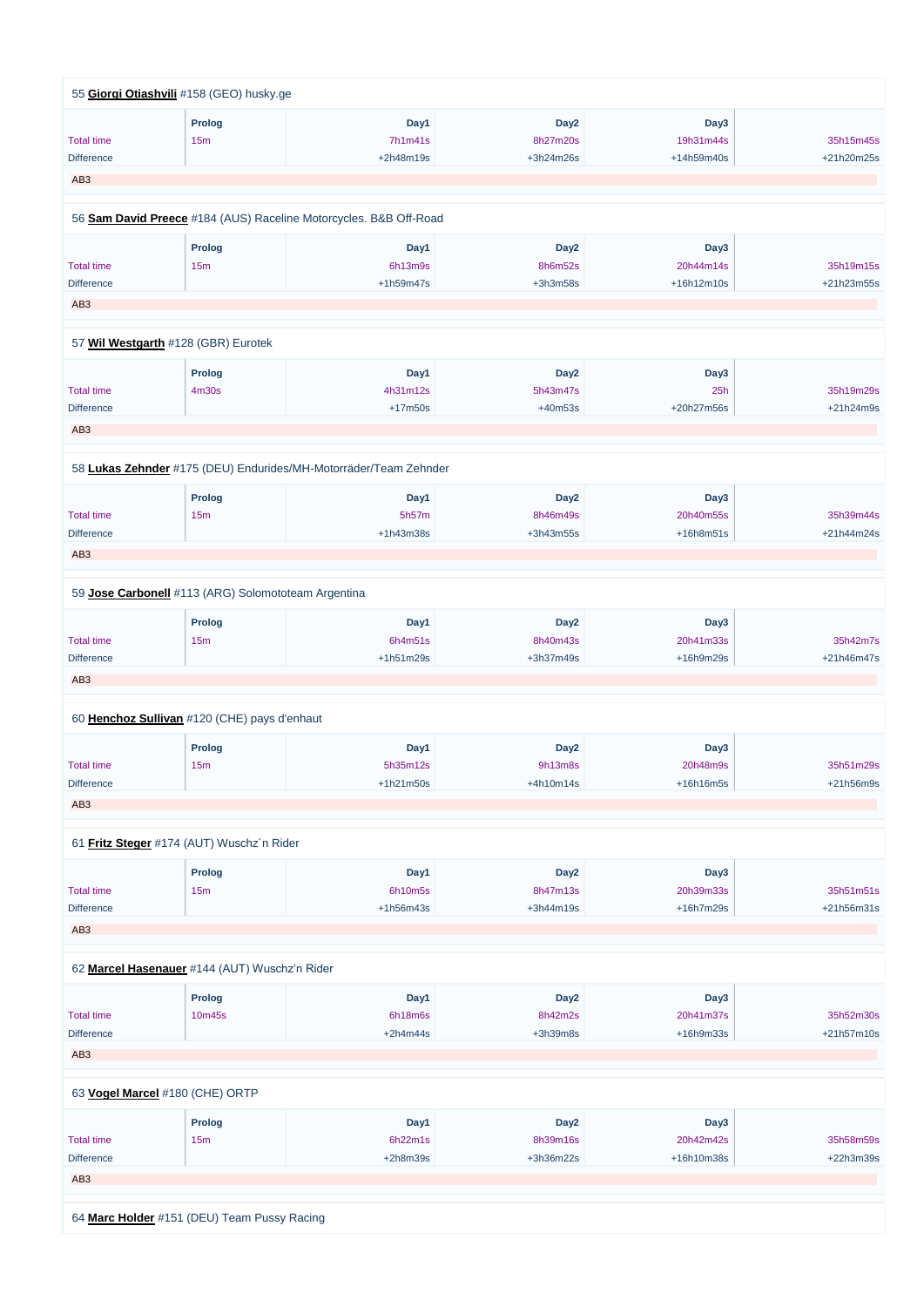|                                                     | <b>Prolog</b> | Day1                                                               | Day <sub>2</sub> | Day3       |            |
|-----------------------------------------------------|---------------|--------------------------------------------------------------------|------------------|------------|------------|
| <b>Total time</b>                                   | 15m           | 6h12m23s                                                           | 9h1m46s          | 21h7m29s   | 36h36m38s  |
| <b>Difference</b>                                   |               | $+1h59m1s$                                                         | +3h58m52s        | +16h35m25s | +22h41m18s |
| AB <sub>3</sub>                                     |               |                                                                    |                  |            |            |
|                                                     |               |                                                                    |                  |            |            |
| 65 Alexandru Pop #191 (ROU) Moto24                  |               |                                                                    |                  |            |            |
|                                                     | <b>Prolog</b> | Day1                                                               | Day <sub>2</sub> | Day3       |            |
| <b>Total time</b>                                   | 15m           | 6h56m53s                                                           | 8h33m29s         | 20h51m27s  | 36h36m49s  |
| <b>Difference</b>                                   |               | +2h43m31s                                                          | +3h30m35s        | +16h19m23s | +22h41m29s |
| AB <sub>3</sub>                                     |               |                                                                    |                  |            |            |
| 66 James Stearns #118 (USA) INSIDE ENDURO           |               |                                                                    |                  |            |            |
|                                                     | <b>Prolog</b> | Day1                                                               | Day <sub>2</sub> | Day3       |            |
| <b>Total time</b>                                   | 15m           | 6h17m13s                                                           | 9h14m57s         | 20h53m31s  | 36h40m41s  |
| <b>Difference</b>                                   |               | $+2h3m51s$                                                         | $+4h12m3s$       | +16h21m27s | +22h45m21s |
|                                                     |               |                                                                    |                  |            |            |
| AB <sub>3</sub>                                     |               |                                                                    |                  |            |            |
|                                                     |               |                                                                    |                  |            |            |
|                                                     |               | 67 Matthias Reichmann #152 (DEU) Team Pussy Racing MSC Bräunlingen |                  |            |            |
|                                                     | <b>Prolog</b> | Day1                                                               | Day <sub>2</sub> | Day3       |            |
| <b>Total time</b>                                   | 15m           | 6h19m25s                                                           | 9h11m            | 21h5m1s    | 36h50m26s  |
| <b>Difference</b>                                   |               | $+2h6m3s$                                                          | $+4h8m6s$        | +16h32m57s | +22h55m6s  |
| AB <sub>3</sub>                                     |               |                                                                    |                  |            |            |
|                                                     |               |                                                                    |                  |            |            |
| 68 Guy Nursella #138 (ISR) Beta Israel/ Metro Motor |               |                                                                    |                  |            |            |
|                                                     | <b>Prolog</b> | Day1                                                               | Day <sub>2</sub> | Day3       |            |
| <b>Total time</b>                                   | 12m15s        | 5h29m42s                                                           | 6h27m23s         | 25h        | 37h9m20s   |
| <b>Difference</b>                                   |               | +1h16m20s                                                          | +1h24m29s        | +20h27m56s | $+23h14m$  |
| AB <sub>3</sub>                                     |               |                                                                    |                  |            |            |
| 69 Mark De Lautour #163 (NZL) Gibson Tyres NZ       |               |                                                                    |                  |            |            |
|                                                     |               |                                                                    |                  |            |            |
|                                                     | <b>Prolog</b> | Day1                                                               | Day <sub>2</sub> | Day3       |            |
| <b>Total time</b>                                   | 15m           | 6h57m40s                                                           | 9h9m19s          | 20h57m4s   | 37h19m3s   |
| <b>Difference</b>                                   |               | +2h44m18s                                                          | $+4h6m25s$       | $+16h25m$  | +23h23m43s |
| AB <sub>3</sub>                                     |               |                                                                    |                  |            |            |
| 70 Wilfried Schmidtmayr #182 (AUT)                  |               |                                                                    |                  |            |            |
|                                                     | <b>Prolog</b> | Day1                                                               | Day <sub>2</sub> | Day3       |            |
| <b>Total time</b>                                   | 11m           | 6h24m44s                                                           | 24h40m           | 7h34m17s   | 38h50m1s   |
| <b>Difference</b>                                   |               | $+2h11m22s$                                                        | +19h37m6s        | $+3h2m13s$ | +24h54m41s |
| AB <sub>2</sub>                                     |               |                                                                    |                  |            |            |
|                                                     |               |                                                                    |                  |            |            |
| 71 Marcus Morgan #168 (GBR) MJM groundworks         |               |                                                                    |                  |            |            |
|                                                     | <b>Prolog</b> | Day1                                                               | Day <sub>2</sub> | Day3       |            |

Total time

15m

6h48m48s

8h33m2s

 $23h22m32s$ 

38h59m22s

| <b>Difference</b>                                    |        | $+2h35m26s$ | $+3h30m8s$       | +18h50m28s | $+25h4m2s$  |  |
|------------------------------------------------------|--------|-------------|------------------|------------|-------------|--|
| AB <sub>3</sub>                                      |        |             |                  |            |             |  |
|                                                      |        |             |                  |            |             |  |
| 72 Vincenzo Barbagallo #153 (BRA) Tranqueiras Racing |        |             |                  |            |             |  |
|                                                      |        |             |                  |            |             |  |
|                                                      | Prolog | Day1        | Day <sub>2</sub> | Day3       |             |  |
| <b>Total time</b>                                    | 15m    | 5h58m37s    | 7h48m25s         | 25h        | 39h2m2s     |  |
| <b>Difference</b>                                    |        | $+1h45m15s$ | $+2h45m31s$      | +20h27m56s | $+25h6m42s$ |  |
| AB <sub>3</sub>                                      |        |             |                  |            |             |  |
|                                                      |        |             |                  |            |             |  |
| 73 Jason Kozinsky #199 (ZAF) The Roost KTM           |        |             |                  |            |             |  |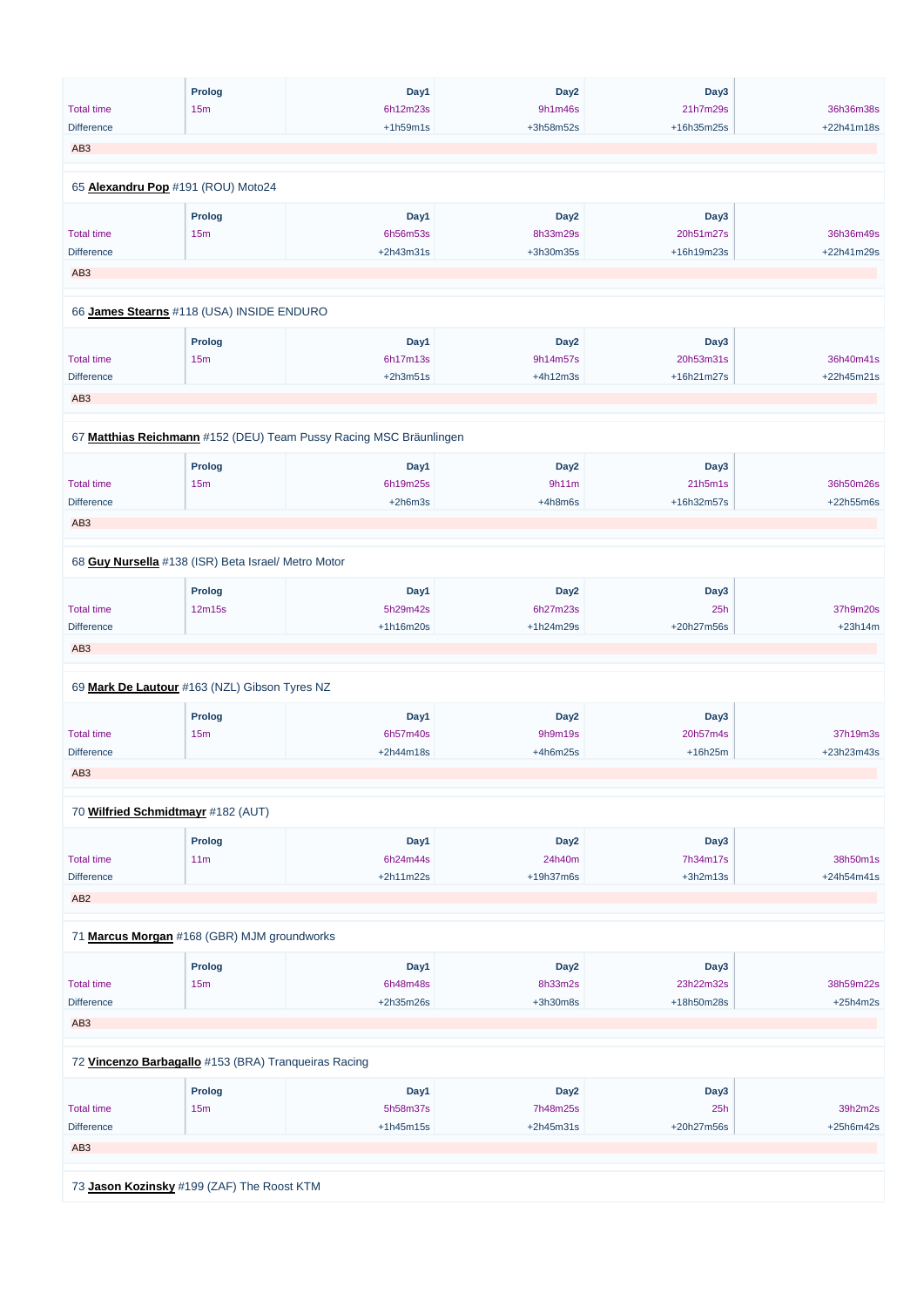|                   | <b>Prolog</b>                                       | Day1        | Day <sub>2</sub> | Day3       |            |
|-------------------|-----------------------------------------------------|-------------|------------------|------------|------------|
| <b>Total time</b> | 15m                                                 | 6h20m46s    | 12h26m7s         | 21h8m1s    | 40h9m54s   |
| <b>Difference</b> |                                                     | $+2h7m24s$  | +7h23m13s        | +16h35m57s | +26h14m34s |
| AB <sub>3</sub>   |                                                     |             |                  |            |            |
|                   |                                                     |             |                  |            |            |
|                   | 74 Roberto Quintanilla #165 (MEX) Beta Mexico       |             |                  |            |            |
|                   | Prolog                                              | Day1        | Day <sub>2</sub> | Day3       |            |
| <b>Total time</b> | 15m                                                 | 6h15m22s    | 13h7m27s         | 20h55m59s  | 40h33m48s  |
| <b>Difference</b> |                                                     | $+2h2m$     | $+8h4m33s$       | +16h23m55s | +26h38m28s |
| AB <sub>3</sub>   |                                                     |             |                  |            |            |
|                   |                                                     |             |                  |            |            |
|                   | 75 Fabien Choffat #111 (CHE) Mc jura                |             |                  |            |            |
|                   | Prolog                                              | Day1        | Day <sub>2</sub> | Day3       |            |
| <b>Total time</b> | 15 <sub>m</sub>                                     | 6h22m42s    | 13h6m10s         | 20h50m59s  | 40h34m51s  |
| <b>Difference</b> |                                                     | $+2h9m20s$  | $+8h3m16s$       | +16h18m55s | +26h39m31s |
| AB <sub>3</sub>   |                                                     |             |                  |            |            |
|                   |                                                     |             |                  |            |            |
|                   |                                                     |             |                  |            |            |
|                   | 76 <b>Alexandr Antipin</b> #133 (RUS) Enduroural    |             |                  |            |            |
|                   | Prolog                                              | Day1        | Day <sub>2</sub> | Day3       |            |
| <b>Total time</b> | 15 <sub>m</sub>                                     | 6h38m47s    | 13h2m5s          | 20h55m26s  | 40h51m18s  |
| <b>Difference</b> |                                                     | +2h25m25s   | +7h59m11s        | +16h23m22s | +26h55m58s |
|                   |                                                     |             |                  |            |            |
| AB <sub>3</sub>   |                                                     |             |                  |            |            |
|                   | 77 Felix Straube #126 (ARG) Solomoto Team Argentina |             |                  |            |            |
|                   | <b>Prolog</b>                                       | Day1        | Day <sub>2</sub> | Day3       |            |
| <b>Total time</b> | 15m                                                 | 6h35m7s     | 13h9m37s         | 20h58m27s  | 40h58m11s  |
| <b>Difference</b> |                                                     | $+2h21m45s$ | $+8h6m43s$       | +16h26m23s | +27h2m51s  |
| AB <sub>3</sub>   |                                                     |             |                  |            |            |
|                   |                                                     |             |                  |            |            |
|                   | 78 Mark Newton #200 (NZL) Forest trail events       |             |                  |            |            |
|                   | <b>Prolog</b>                                       | Day1        | Day <sub>2</sub> | Day3       |            |
| <b>Total time</b> | 15m                                                 | 6h47m23s    | 13h13m28s        | 21h4m43s   | 41h20m34s  |
| <b>Difference</b> |                                                     | $+2h34m1s$  | +8h10m34s        | +16h32m39s | +27h25m14s |
|                   |                                                     |             |                  |            |            |
| AB <sub>3</sub>   |                                                     |             |                  |            |            |
|                   | 79 Vitalii lakovenko #124 (UKR)                     |             |                  |            |            |
|                   | Prolog                                              | Day1        | Day <sub>2</sub> | Day3       |            |
| <b>Total time</b> | 15m                                                 | 7h24s       | 13h7m44s         | 21h15m32s  | 41h38m40s  |
| <b>Difference</b> |                                                     | $+2h47m2s$  | $+8h4m50s$       | +16h43m28s | +27h43m20s |
|                   |                                                     |             |                  |            |            |
| AB <sub>3</sub>   |                                                     |             |                  |            |            |
|                   | 80 Evgeny Kosukhin #132 (RUS) Enduro Ural           |             |                  |            |            |
|                   |                                                     |             |                  |            |            |
|                   | <b>Prolog</b>                                       | Day1        | Day <sub>2</sub> | Day3       |            |

Total time

15m

6h40m54s

14h20m23s

20h57m34s

42h13m51s

| <b>Difference</b>                                     |                 | $+2h27m32s$ | $+9h17m29s$      | +16h25m30s | $+28h18m31s$ |  |
|-------------------------------------------------------|-----------------|-------------|------------------|------------|--------------|--|
| AB <sub>3</sub>                                       |                 |             |                  |            |              |  |
|                                                       |                 |             |                  |            |              |  |
| 81 José Manuel Paz #148 (ARG) Solomoto Team Argentina |                 |             |                  |            |              |  |
|                                                       |                 |             |                  |            |              |  |
|                                                       | Prolog          | Day1        | Day <sub>2</sub> | Day3       |              |  |
| <b>Total time</b>                                     | 15 <sub>m</sub> | 6h18m32s    | 11h37m48s        | 25h        | 43h11m20s    |  |
| <b>Difference</b>                                     |                 | $+2h5m10s$  | $+6h34m54s$      | +20h27m56s | $+29h16m$    |  |
| AB <sub>3</sub>                                       |                 |             |                  |            |              |  |
|                                                       |                 |             |                  |            |              |  |
| 82 <b>Ionescu Cristian</b> #162 (ROU) Free Bike Team  |                 |             |                  |            |              |  |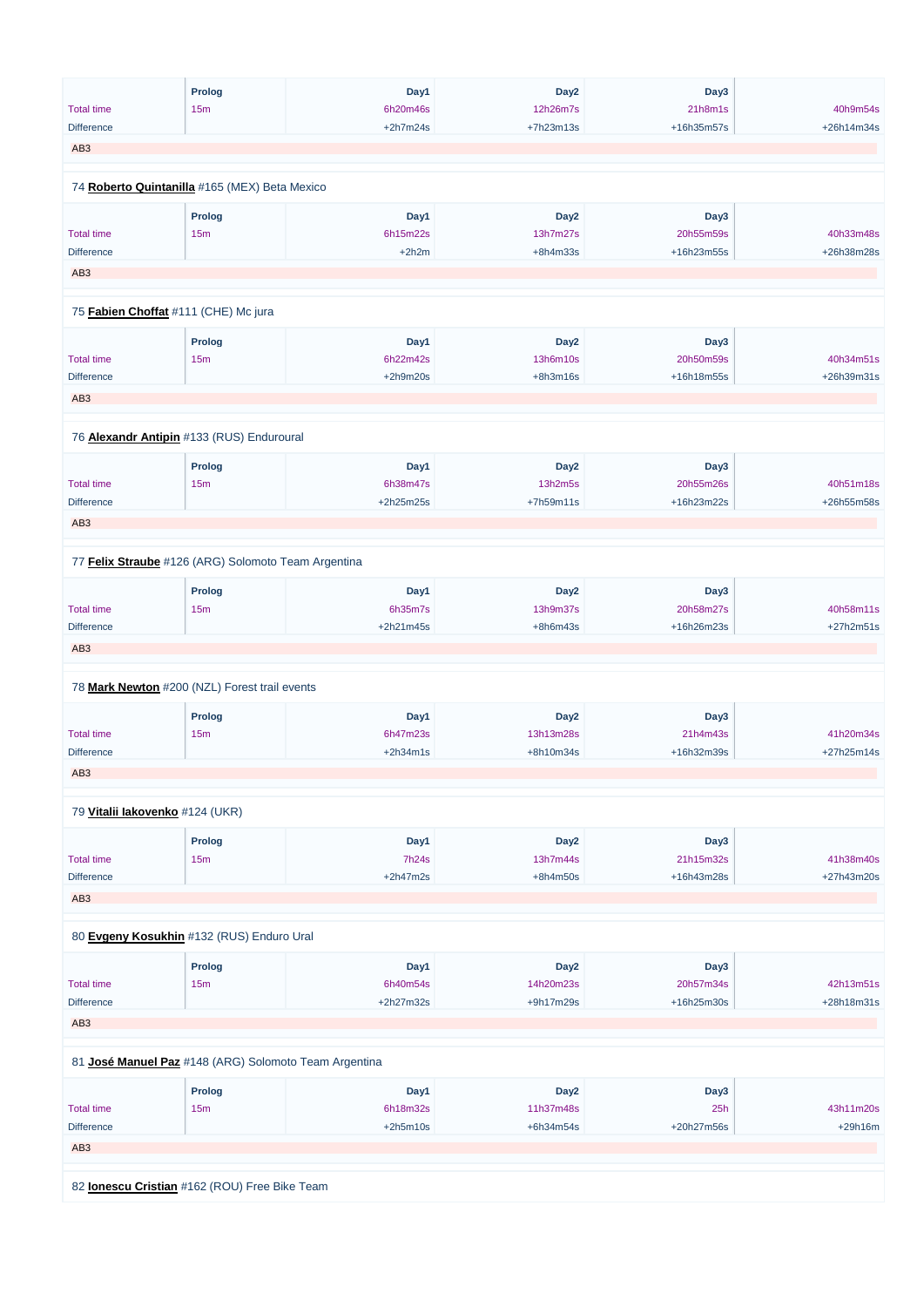| <b>Total time</b>             | Prolog<br>15m                                 | Day1<br>6h49m57s                                              | Day <sub>2</sub><br>17h30m35s | Day3<br>21h31m55s | 46h7m27s   |
|-------------------------------|-----------------------------------------------|---------------------------------------------------------------|-------------------------------|-------------------|------------|
| <b>Difference</b>             |                                               | +2h36m35s                                                     | +12h27m41s                    | +16h59m51s        | +32h12m7s  |
| AB <sub>3</sub>               |                                               |                                                               |                               |                   |            |
|                               |                                               |                                                               |                               |                   |            |
|                               | 83 Leeroy Verdegem #147 (FRA) New Cal Enduro  |                                                               |                               |                   |            |
|                               | Prolog                                        | Day1                                                          | Day <sub>2</sub>              | Day3              |            |
| <b>Total time</b>             | 15m                                           | 7h12m25s                                                      | 17h57m9s                      | 20h50m44s         | 46h15m18s  |
| <b>Difference</b>             |                                               | $+2h59m3s$                                                    | +12h54m15s                    | +16h18m40s        | +32h19m58s |
| AB <sub>3</sub>               |                                               |                                                               |                               |                   |            |
|                               |                                               |                                                               |                               |                   |            |
|                               |                                               | 84 Mykolas Paulavicius #140 (LTU) Moto-Adventures Racing Team |                               |                   |            |
|                               | <b>Prolog</b>                                 | Day1                                                          | Day <sub>2</sub>              | Day3              |            |
| <b>Total time</b>             | 15m                                           | 6h47m38s                                                      | 17h59m51s                     | 21h20m50s         | 46h23m19s  |
| <b>Difference</b>             |                                               | +2h34m16s                                                     | +12h56m57s                    | +16h48m46s        | +32h27m59s |
|                               |                                               |                                                               |                               |                   |            |
| AB <sub>3</sub>               |                                               |                                                               |                               |                   |            |
|                               |                                               |                                                               |                               |                   |            |
| 85 Nicola Casolari #166 (ITA) |                                               |                                                               |                               |                   |            |
|                               | Prolog                                        | Day1                                                          | Day <sub>2</sub>              | Day3              |            |
| <b>Total time</b>             | 15m                                           | 7h48m30s                                                      | 17h34m30s                     | 20h49m21s         | 46h27m21s  |
| <b>Difference</b>             |                                               | $+3h35m8s$                                                    | +12h31m36s                    | +16h17m17s        | +32h32m1s  |
| AB <sub>3</sub>               |                                               |                                                               |                               |                   |            |
|                               |                                               |                                                               |                               |                   |            |
|                               | 86 Ralf Dietze #141 (DEU) Maschinenbau Dietze |                                                               |                               |                   |            |
|                               | <b>Prolog</b>                                 | Day1                                                          | Day <sub>2</sub>              | Day3              |            |
| <b>Total time</b>             | 15m                                           | 7h12m51s                                                      | 18h1m2s                       | 21h18m52s         | 46h47m45s  |
| <b>Difference</b>             |                                               | +2h59m29s                                                     | +12h58m8s                     | +16h46m48s        | +32h52m25s |
|                               |                                               |                                                               |                               |                   |            |
| AB <sub>3</sub>               |                                               |                                                               |                               |                   |            |
|                               | 87 Avramescu Razvan #108 (ROU) GO RACING      |                                                               |                               |                   |            |
|                               |                                               |                                                               |                               |                   |            |
|                               | <b>Prolog</b>                                 | Day1                                                          | Day <sub>2</sub>              | Day3              |            |
| <b>Total time</b>             | 15m                                           | 7h29m9s                                                       | 14h26m35s                     | 25h               | 47h10m44s  |
| <b>Difference</b>             |                                               | $+3h15m47s$                                                   | +9h23m41s                     | +20h27m56s        | +33h15m24s |
| AB <sub>3</sub>               |                                               |                                                               |                               |                   |            |
|                               | 88 Mauricio Del Hierro #150 (PER) Nava Racing |                                                               |                               |                   |            |
|                               |                                               |                                                               |                               |                   |            |
|                               | <b>Prolog</b>                                 | Day1                                                          | Day <sub>2</sub>              | Day3              |            |
| <b>Total time</b>             | 15m                                           | 7h40m34s                                                      | 17h42m12s                     | 21h37m38s         | 47h15m24s  |
| <b>Difference</b>             |                                               | $+3h27m12s$                                                   | +12h39m18s                    | $+17h5m34s$       | +33h20m4s  |
| AB <sub>3</sub>               |                                               |                                                               |                               |                   |            |
|                               |                                               |                                                               |                               |                   |            |
| 89 Piotr Urbanski #156 (POL)  |                                               |                                                               |                               |                   |            |
|                               | <b>Prolog</b>                                 | Day1                                                          | Day <sub>2</sub>              | Day3              |            |
|                               |                                               |                                                               |                               |                   |            |

| <b>Total time</b> | 15 <sub>m</sub>                       | 12h33m59s | 14h14m28s        | 21h20m37s  | 48h24m4s   |  |  |  |  |
|-------------------|---------------------------------------|-----------|------------------|------------|------------|--|--|--|--|
| <b>Difference</b> |                                       | +8h20m37s | $+9h11m34s$      | +16h48m33s | +34h28m44s |  |  |  |  |
| AB <sub>3</sub>   |                                       |           |                  |            |            |  |  |  |  |
|                   |                                       |           |                  |            |            |  |  |  |  |
|                   | 90 Rafal Czech #155 (POL)             |           |                  |            |            |  |  |  |  |
|                   | Prolog                                | Day1      | Day <sub>2</sub> | Day3       |            |  |  |  |  |
| <b>Total time</b> | 15 <sub>m</sub>                       | 12h36m20s | 14h13m16s        | 21h22m47s  | 48h27m23s  |  |  |  |  |
| <b>Difference</b> |                                       | +8h22m58s | +9h10m22s        | +16h50m43s | +34h32m3s  |  |  |  |  |
| AB <sub>3</sub>   |                                       |           |                  |            |            |  |  |  |  |
|                   |                                       |           |                  |            |            |  |  |  |  |
|                   | 91 Yossi Gutman #171 (ISR) KTM Israel |           |                  |            |            |  |  |  |  |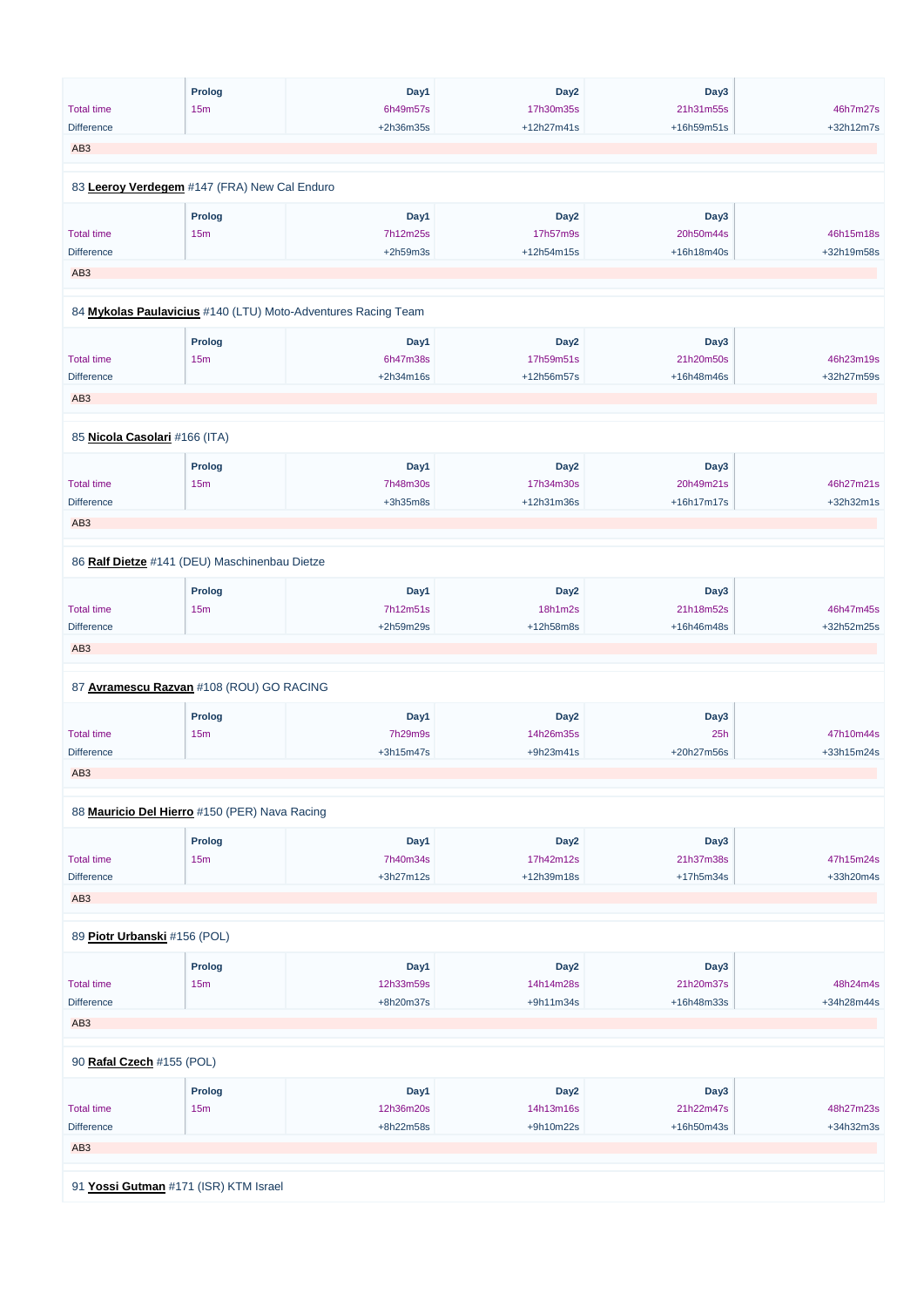|                            | <b>Prolog</b>                                             | Day1                                                                  | Day <sub>2</sub> | Day3       |            |
|----------------------------|-----------------------------------------------------------|-----------------------------------------------------------------------|------------------|------------|------------|
| <b>Total time</b>          | 15 <sub>m</sub>                                           | 6h45m28s                                                              | 19h1m33s         | 25h        | 51h2m1s    |
| <b>Difference</b>          |                                                           | $+2h32m6s$                                                            | +13h58m39s       | +20h27m56s | +37h6m41s  |
| DSQ: AB2 AB3               |                                                           |                                                                       |                  |            |            |
|                            |                                                           |                                                                       |                  |            |            |
| 92 Carlos Yusty #143 (MEX) |                                                           |                                                                       |                  |            |            |
|                            | <b>Prolog</b>                                             | Day1                                                                  | Day <sub>2</sub> | Day3       |            |
| <b>Total time</b>          | 15 <sub>m</sub>                                           | 10h10s                                                                | 17h45m8s         | 25h        | 53h18s     |
| <b>Difference</b>          |                                                           | +5h46m48s                                                             | +12h42m14s       | +20h27m56s | +39h4m58s  |
| DSQ: AB1 AB3               |                                                           |                                                                       |                  |            |            |
|                            |                                                           | 93 Dominique Essig #190 (DEU) Dirtbiker Mag enduroXevents MSC Marbach |                  |            |            |
|                            |                                                           |                                                                       |                  |            |            |
|                            | <b>Prolog</b>                                             | Day1                                                                  | Day <sub>2</sub> | Day3       |            |
| <b>Total time</b>          | 15 <sub>m</sub>                                           | 7h37m51s                                                              | 22h4m12s         | 23h32m2s   | 53h29m5s   |
| <b>Difference</b>          |                                                           | +3h24m29s                                                             | $+17h1m18s$      | +18h59m58s | +39h33m45s |
| DSQ: AB2 AB3               |                                                           |                                                                       |                  |            |            |
|                            | 94 Matthias Bachner #192 (AUT) Bachner Racing             |                                                                       |                  |            |            |
|                            | <b>Prolog</b>                                             | Day1                                                                  | Day <sub>2</sub> | Day3       |            |
| <b>Total time</b>          | 7m45s                                                     | 5h53m40s                                                              | 24h40m           | 25h        | 55h41m25s  |
| <b>Difference</b>          |                                                           | +1h40m18s                                                             | +19h37m6s        | +20h27m56s | +41h46m5s  |
| DSQ: AB2 AB3               |                                                           |                                                                       |                  |            |            |
|                            | 95 Itzik Kelner #169 (ISR) Betamotor Israel / Metro Motor |                                                                       |                  |            |            |
|                            |                                                           |                                                                       |                  |            |            |
|                            | <b>Prolog</b>                                             | Day1                                                                  | Day <sub>2</sub> | Day3       |            |
| <b>Total time</b>          | 15m                                                       | 14h15m20s                                                             | 19h34m26s        | 25h        | 59h4m46s   |
| <b>Difference</b>          |                                                           | +10h1m58s                                                             | +14h31m32s       | +20h27m56s | +45h9m26s  |
| DSQ: AB1 AB2 AB3           |                                                           |                                                                       |                  |            |            |
|                            | 96 Shane Bowden #131 (AUS) Shane Bowden                   |                                                                       |                  |            |            |
|                            | <b>Prolog</b>                                             | Day1                                                                  | Day <sub>2</sub> | Day3       |            |
| <b>Total time</b>          | 15m                                                       | 10h10m31s                                                             | 24h40m           | 25h        | 60h5m31s   |
| <b>Difference</b>          |                                                           | $+5h57m9s$                                                            | +19h37m6s        | +20h27m56s | +46h10m11s |
| DSQ: AB1 AB2 AB3           |                                                           |                                                                       |                  |            |            |
|                            | 97 Ronen Cohen #145 (ISR) Motorica                        |                                                                       |                  |            |            |
|                            | <b>Prolog</b>                                             | Day1                                                                  | Day <sub>2</sub> | Day3       |            |
| <b>Total time</b>          | 15m                                                       | 18h5m10s                                                              | 19h32m49s        | 25h        | 62h52m59s  |
| <b>Difference</b>          |                                                           | +13h51m48s                                                            | +14h29m55s       | +20h27m56s | +48h57m39s |
| DSQ: AB1 AB2 AB3           |                                                           |                                                                       |                  |            |            |
|                            |                                                           |                                                                       |                  |            |            |
|                            | 98 Braun David #161 (DEU) D B Motorsports                 |                                                                       |                  |            |            |
|                            | <b>Prolog</b>                                             | Day1                                                                  | Day <sub>2</sub> | Day3       |            |
| <b>Total time</b>          | 15 <sub>m</sub>                                           | 15h18m13s                                                             | 24h40m           | 25h        | 65h13m13s  |

| <b>Total time</b>                                | 15m    | 15h18m13s   | 24h40m           | 25h        | 65h13m13s  |  |  |  |
|--------------------------------------------------|--------|-------------|------------------|------------|------------|--|--|--|
| <b>Difference</b>                                |        | $+11h4m51s$ | $+19h37m6s$      | +20h27m56s | +51h17m53s |  |  |  |
| DSQ: AB1 AB2 AB3                                 |        |             |                  |            |            |  |  |  |
| 99 lan Worrall #179 (GBR) Rockinghams of Southam |        |             |                  |            |            |  |  |  |
|                                                  | Prolog | Day1        | Day <sub>2</sub> | Day3       |            |  |  |  |
| <b>Total time</b>                                | 15m    | 19h29m22s   | 24h40m           | 25h        | 69h24m22s  |  |  |  |
| <b>Difference</b>                                |        | $+15h16m$   | $+19h37m6s$      | +20h27m56s | +55h29m2s  |  |  |  |
| DSQ: AB1 AB2 AB3                                 |        |             |                  |            |            |  |  |  |
|                                                  |        |             |                  |            |            |  |  |  |
| 100 Keith Jenkins #178 (GBR)                     |        |             |                  |            |            |  |  |  |